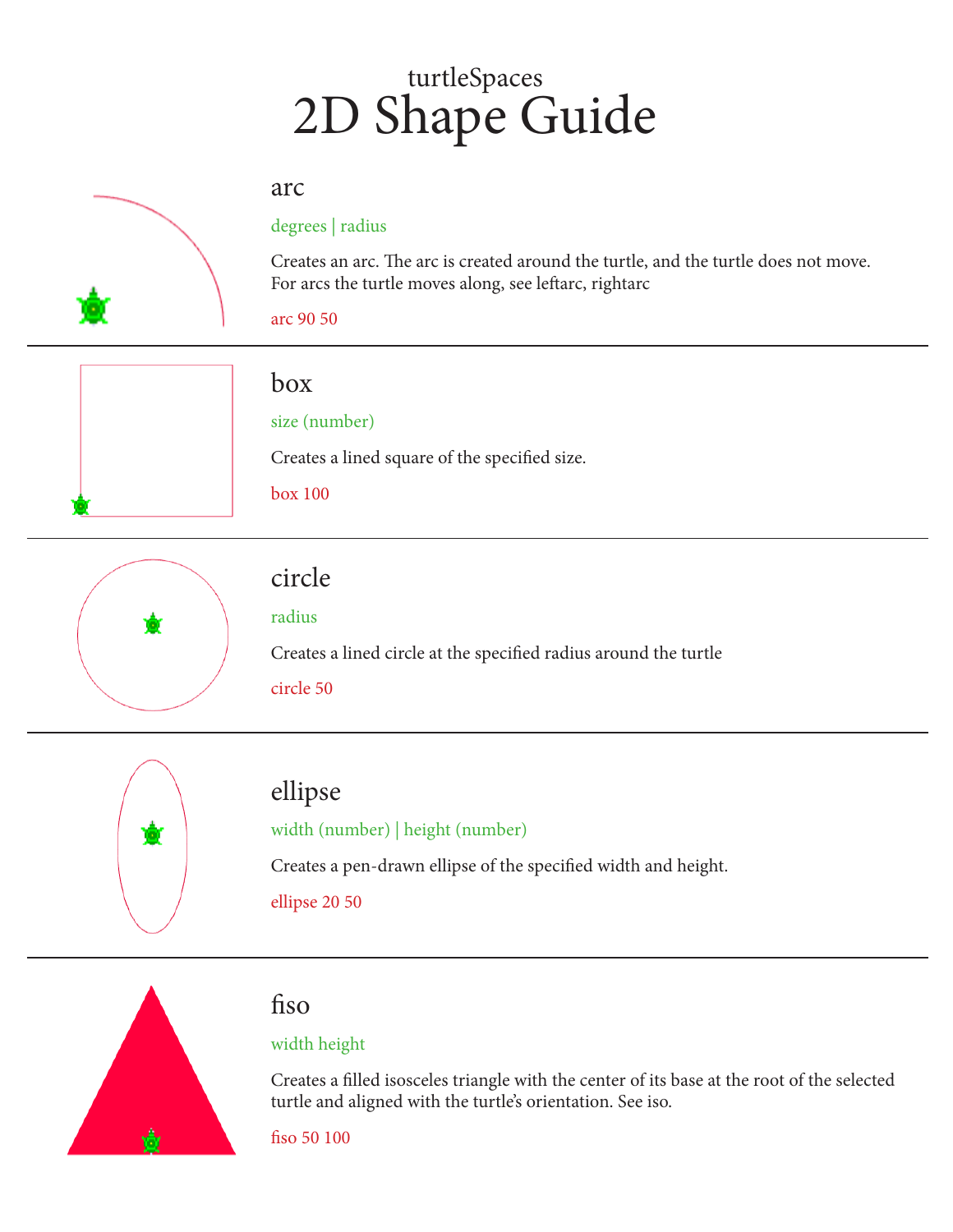

## frag

none

Makes a triangle from the current position and previous two turtle positions.

forward 50 right 80 forward 30 frag

### iso

### width height

Draws an isosceles triangle of the specified width and height, with the turtle positioned at the center of the lower side, and the triangle pointing in line with the turtle's current orientation. See fiso

iso 50 100



# leftarc (larc)

### degrees radius

Draws an arc to the left of the turtle, starting at the turtle's position, and placing the turtle at its end. See rightarc, arc

larc 90 50



# lat

### size

Creates a right-angle triangle to the left of the turtle. See rat

lat 50

# line

### length

Creates a line to the front of the turtle without moving the turtle.

line 50



# leftmarc (lmarc)

### degrees radius

Marks (thick flat line) an arc to the left of the turtle, starting at the turtle's position, and placing the turtle at its end. Use setmarkerwidth <size> to set mark width. See rightmarc

leftmarc 90 50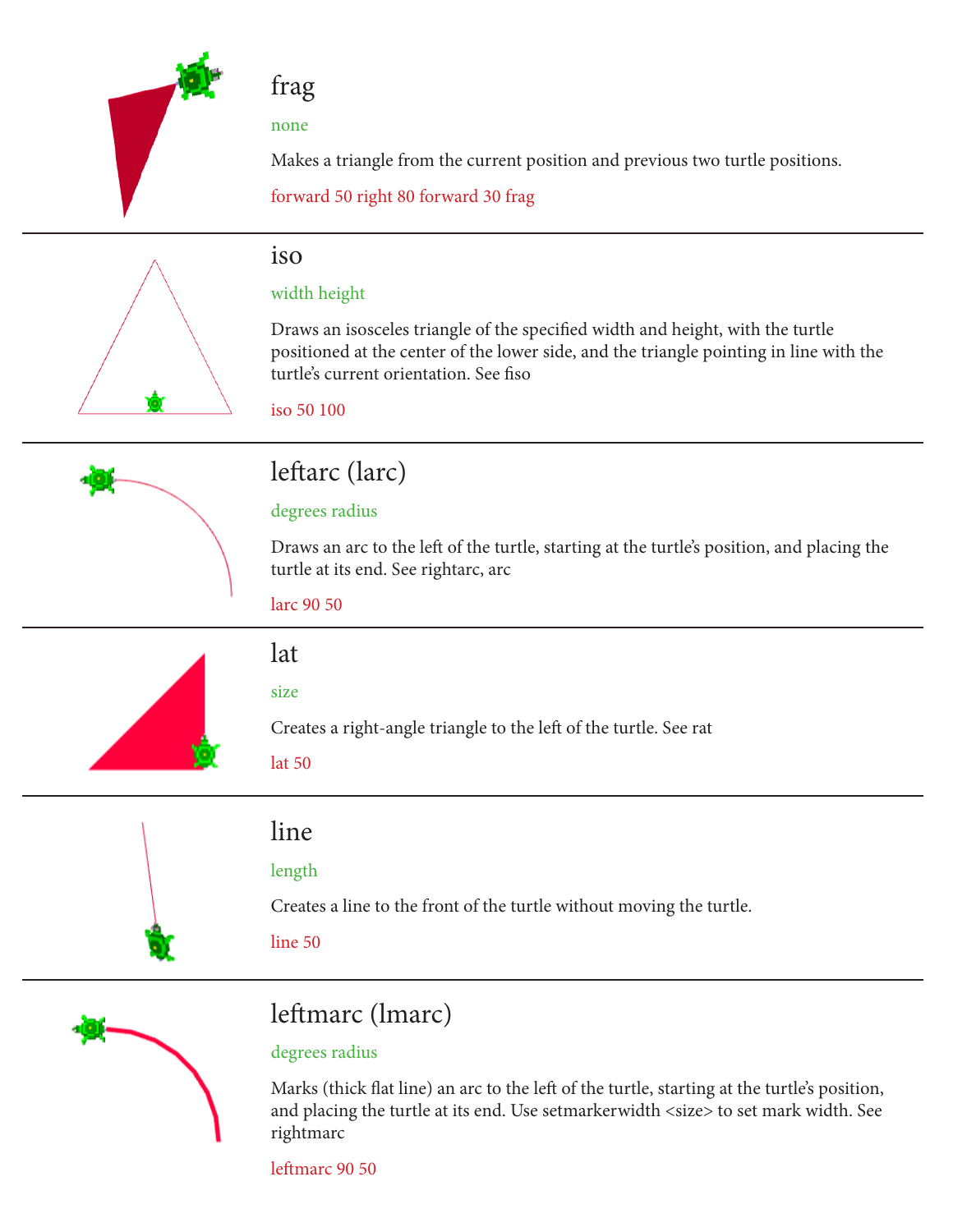# oval



width (number) | height (number)

Creates a filled oval of the specified width and height. See ellipse

oval 50 20

pie



degrees (number) | radius (number)

Creates a pie-chart like object of the specified radius and degrees, starting at the turtle's right vector and moving counter-clockwise.

pie 45 70



## poly

radius (number) | sides (number)

Draws a convex polygon of the specified radius and number of sides.

poly 50 5



# polyellipse

width (number) | height (number) | sides (number) Draws a convex polygon of the specified dimensions and sides. polyellipse 15 30 10



# polyoval

width (number) | height (number) | sides (number) Creates a filled convex polygon of the specified dimensions and sides. polyoval 30 15 10



# polyspot

radius (number) | sides (number)

Creates a filled convex polygon of the specified radius and number of sides.

polyspot 50 8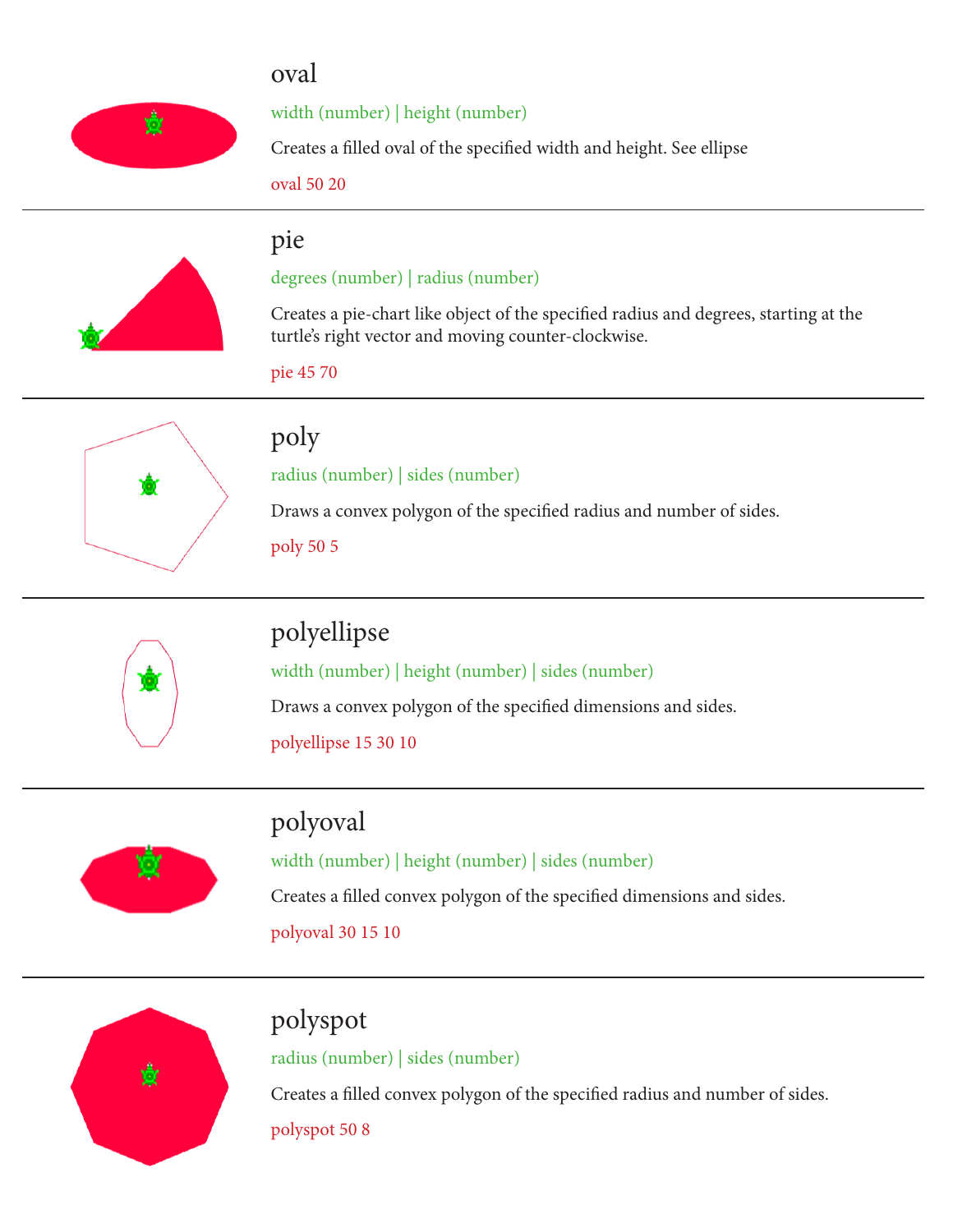# quad

### width | height

Creates a 'quad', a two-dimensional filled rectangle of the specified width and height, to the front and right of the turtle.

quad 50 100



# rightarc (rarc)

#### length

Draws an arc to the right of the turtle, starting at the turtle's position, and placing the turtle at its end. See leftarc, arc

rarc 90 50



### rat

#### size

Creates a right-angle triangle to the right of the turtle. See lat

rat 50



### rect

### width (number) | height (number)

Creates a pen-drawn rectangle of the specified width and height to the front and right of the current turtle.

rect 50 100



# rhombus

width (number) | height (number)

Creates a 2D rhombus of the specified width and height.

rhombus 20 40



# ring

thickness (number) | inner radius (number) | segments (number)

Creates a two-dimensional ring of the specified thickness, inner radius and segments. A segment number of 4 creates a square picture frame, while 3 creates a triangle. See ringarc

ring 40 30 10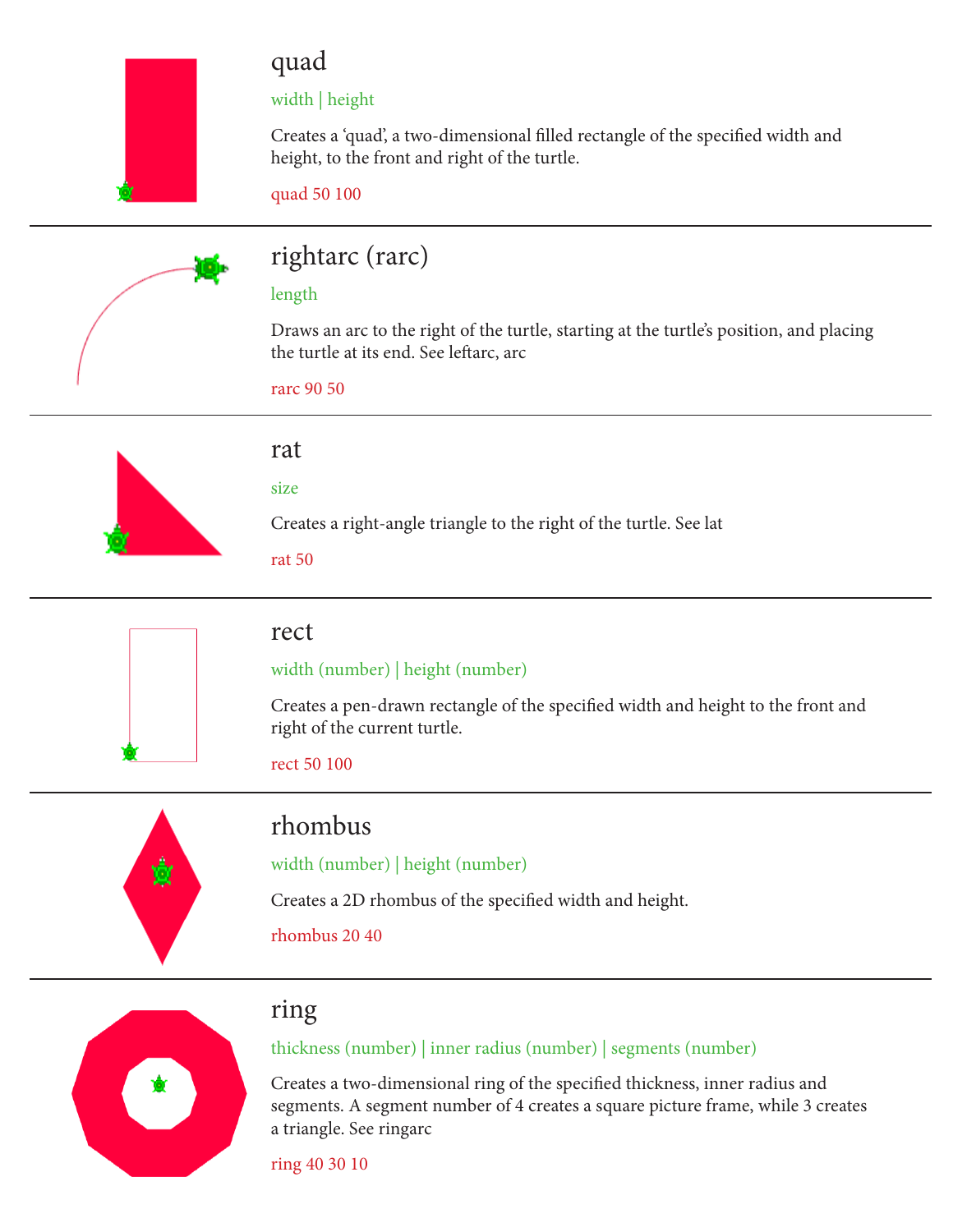# ringarc



### thickness (number) | inner radius (number) | totalsegments (number) | arcsegments

Creates a partial ring of the specified number of segments. So, if the totalsegments specified were 10, an arcsegments value of 5 would create a half-ring.

ringarc 40 30 10 5



# rightmarc (rmarc)

#### degrees | radius

Marks (thick flat line) an arc to the right of the turtle, starting at the turtle's position, and placing the turtle at its end. See leftmarc

rightmarc 90 50



# skewfiso

#### width (turtle-units) | height | degrees

Creates a filled isosceles triangle "skewed" by the given number of degrees in the X axis. Negative degree values are an acceptable input. See fiso

skewfiso 40 50 45



## skewiso

### width (turtle-units) | height | degrees

Creates an isosceles triangle "skewed" by the given number of degrees in the X axis. Negative degree values are an acceptable input. See iso

skewiso 50 40 -30

skewquad



### width (turtle-units) | height (turtle-units) | degrees

Creates a quad "skewed" by the specified number of degrees, a value which can be negative. See quad

skewquad 50 80 -40



### skewrect

width (turtle-units) | height | degrees

Creates a "skewed" rectangle of the given width and height, skewed by the specified number of degrees, a value which can be negative.

skewrect 50 80 -20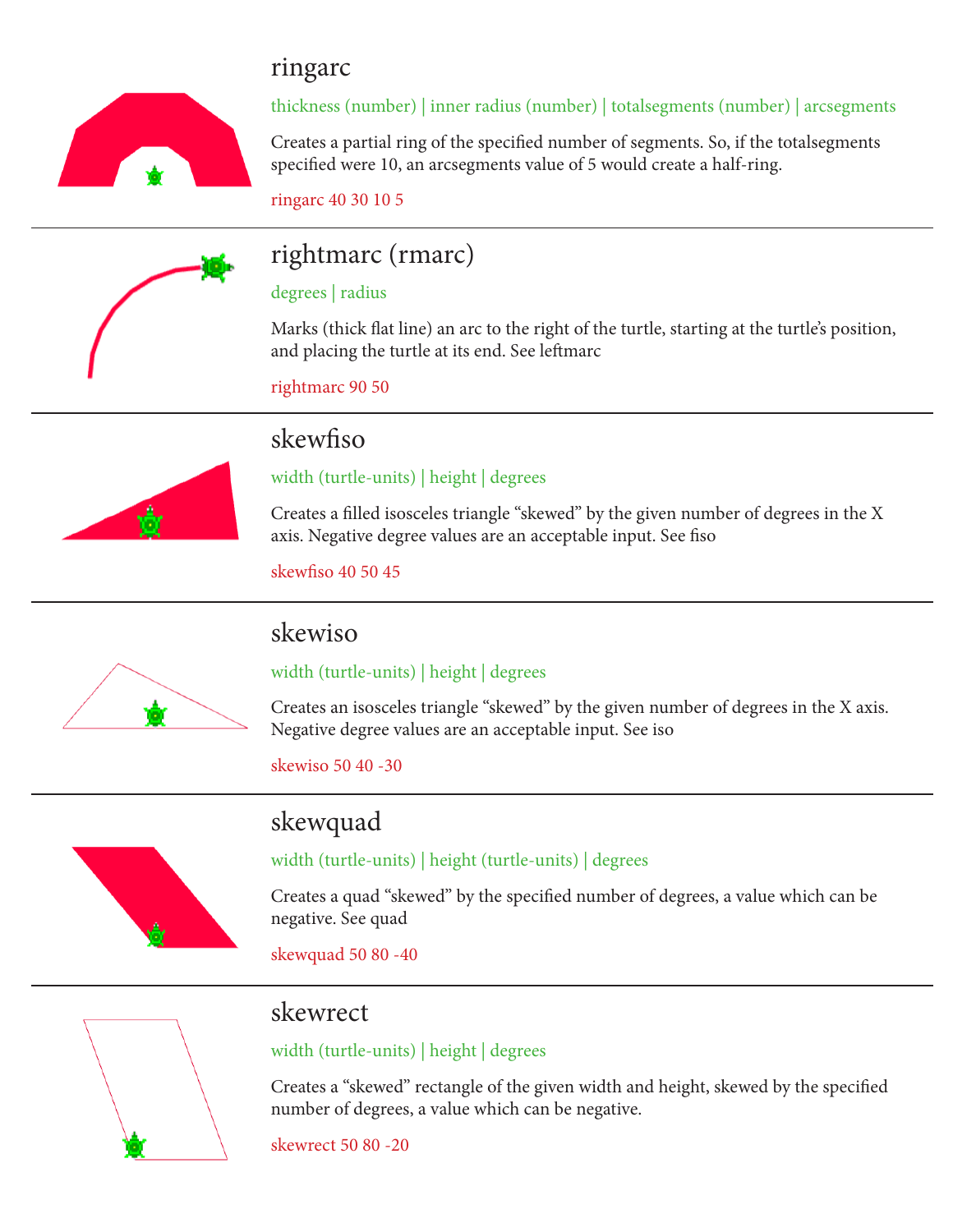# skewtraperect



width (turtle-units) | height | ratio | degrees

Creates a "skewed" trapezoidal rectangle of the specified width and height, whose top is affected by the provided ratio and who is skewed by the specified number of degrees, a value which can be negative. See rect

skewtraperect 50 40 2 -40

# skewtrapezoid

#### width (turtle-units) | height | ratio | degrees

Creates a skewed trapezoidal quad of the specified width and height, whose top is affected by the provided ratio and who is skewed by the specified number of degrees, a value which can be negative.

skewtrapezoid 50 40 3 20



### spot

radius (number)

Creates a filled circle of the specified radius around the turtle.

spot 50



### square

#### size (number)

Creates a filled square of the specified size to the right-front of the turtle.

square 100

### traperect

### width (turtle-units) | height | ratio

Creates a trapezoidal rectangle of the given width, height and with its far end contracted or expanded by the given ratio. See rect

traperect 40 30 2



# trapezoid

### width (turtle-units) | height | ratio

Creates a quad whose far 'end' is expanded or contracted based on the provided ratio. See quad, skewtrapezoid

#### trapezoid 30 50 0.5